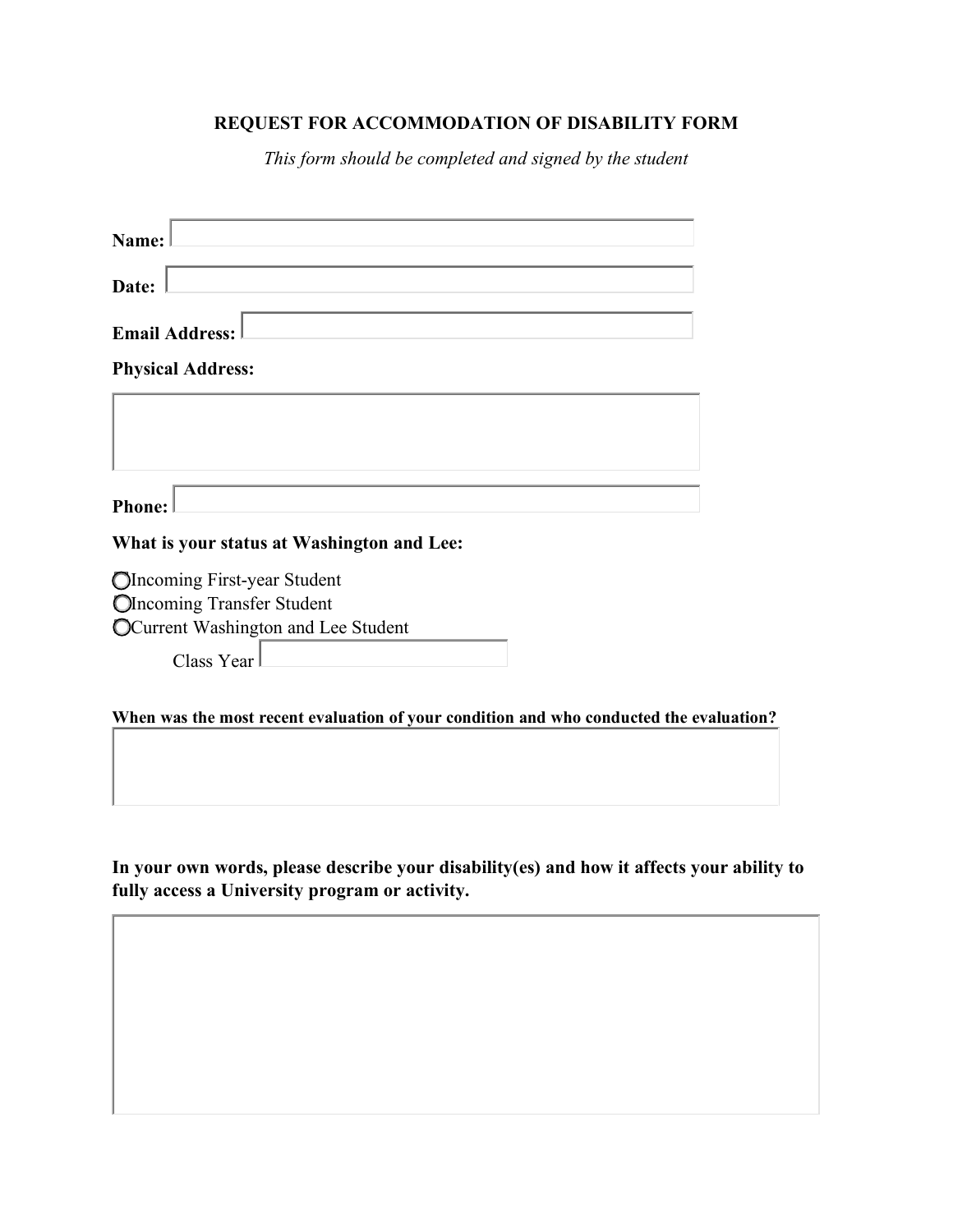**Does your disability necessitate any special or additional assistance during an emergency (i.e., assistance in receiving effective emergency communications or assistance in evacuating a building)?** 

**O**No

**Have you received disability accommodations in the past from any of the following? (mark all that apply)** 

**SAT** 

**LACT** 

**TOEFL** 

■High School

Other Undergraduate College

| $\Box$ Other. Please specify |  |
|------------------------------|--|

## **What accommodations have you previously used?**

**What accommodations are you requesting at Washington and Lee? Please describe how each requested accommodation relates to your disability.**